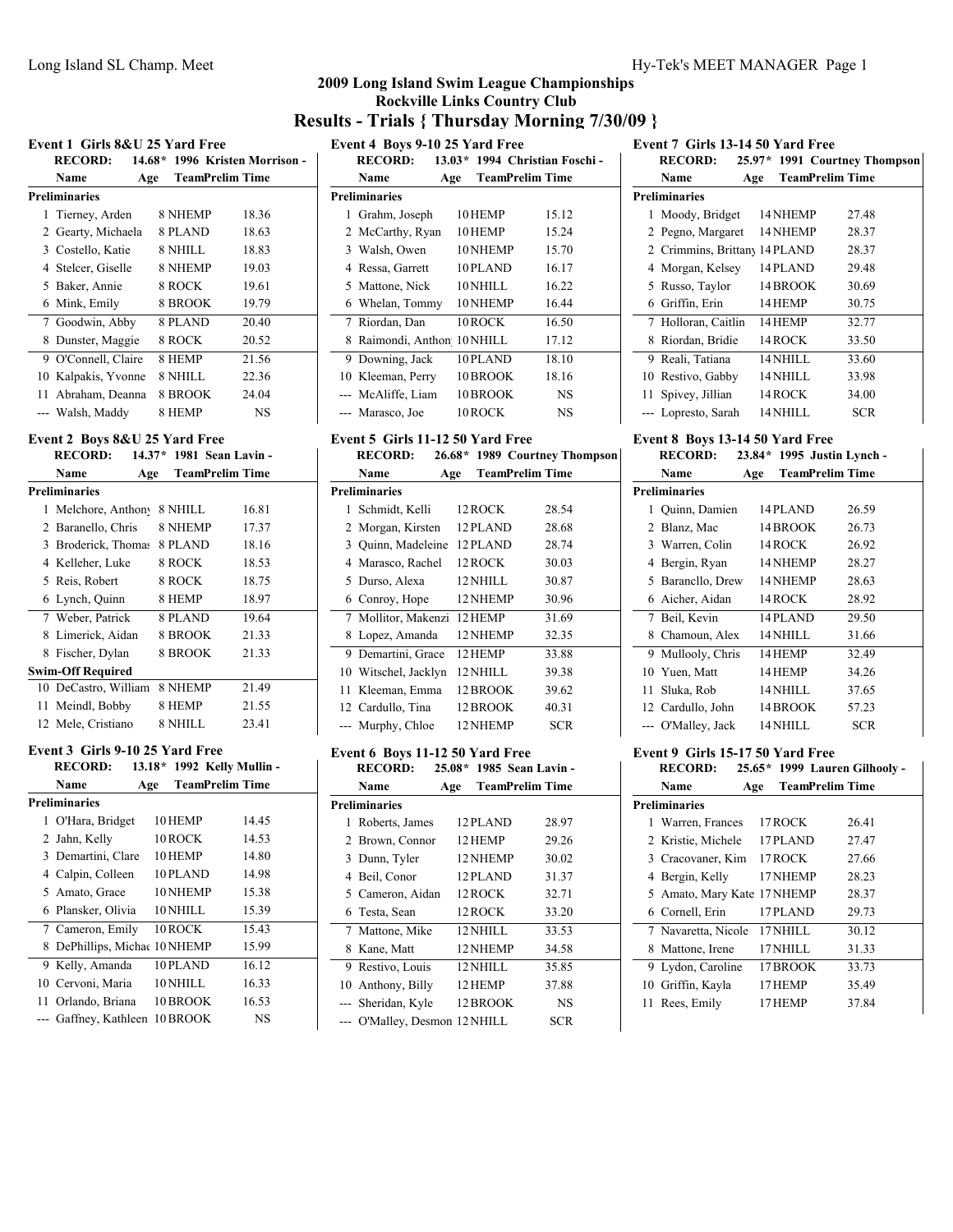# Long Island SL Champ. Meet Hy-Tek's MEET MANAGER Page 2

# **2009 Long Island Swim League Championships Rockville Links Country Club**

**Results - Trials { Thursday Morning 7/30/09 }**<br>3 Reilly, Emma 10PLAND 18.34 7 Cameron, Aidan 12 ROCK 46.30

| Event 10 Boys 15-17 50 Yard Free |                                 |     |          |                         |  |
|----------------------------------|---------------------------------|-----|----------|-------------------------|--|
|                                  | <b>RECORD:</b>                  |     |          | 22.18* 2000 Kyle Haug - |  |
|                                  | Name                            | Age |          | <b>TeamPrelim Time</b>  |  |
|                                  | <b>Preliminaries</b>            |     |          |                         |  |
|                                  | 1 Cajuste, Devon                |     | 17 BROOK | 25.42                   |  |
|                                  | 2 Grimm, Kevin                  |     | 17 NHEMP | 25.66                   |  |
|                                  | 3 Nuzzolese, Pat                |     | 17 NHEMP | 26.67                   |  |
|                                  | 4 Golden, Conor                 |     | 17 PLAND | 26.75                   |  |
|                                  | 5 Mattone, Carl                 |     | 17 NHILL | 26.96                   |  |
|                                  | 6 Policino, Joe                 |     | 17 PLAND | 27.19                   |  |
|                                  | 7 Lopresti, Phil                |     | 17 NHILL | 27.53                   |  |
|                                  | 8 Remy, Brian                   |     | 17 ROCK  | 29.36                   |  |
|                                  | 9 Berry, Kevin                  |     | 17 ROCK  | 30.03                   |  |
|                                  | --- Carey, Connor               |     | 17 PLAND | SCR                     |  |
|                                  | Event 11 Girls 8&U 25 Yard Back |     |          |                         |  |

|    | <b>RECORD:</b>       |     |         |                        | 19.56* 1990 Lauren Gilhooly - |
|----|----------------------|-----|---------|------------------------|-------------------------------|
|    | Name                 | Age |         | <b>TeamPrelim Time</b> |                               |
|    | <b>Preliminaries</b> |     |         |                        |                               |
| 1. | Stelcer, Giselle     |     | 8 NHEMP |                        | 23.72                         |
|    | 2 Chan, Lauren       |     | 8 NHEMP |                        | 24.63                         |
|    | 3 Trotta, Kelly      |     | 8 PLAND |                        | 24.65                         |
|    | 4 Goodwin, Abby      |     | 8 PLAND |                        | 24.96                         |
|    | 5 Riordan, Maeve     |     | 8 ROCK  |                        | 27.16                         |
|    | 6 O'Connell, Claire  |     | 8 HEMP  |                        | 27.35                         |
|    | 7 Croutier, Kerri    |     | 8 ROCK  |                        | 27.87                         |
|    | 8 Mink, Emily        |     | 8 BROOK |                        | 28.21                         |
|    | 9 Kalpakis, Yvonne   |     | 8 NHILL |                        | 30.66                         |
|    | 10 Gambaro, Grace    |     | 8 BROOK |                        | 35.52                         |
| 11 | Brown, Alana         |     | 8 HEMP  |                        | 36.93                         |
|    | 12 Raimondi, Frances |     | 8 NHILL |                        | 40.28                         |

#### **Event 12 Boys 8&U 25 Yard Back RECORD: 18.34 1996 \* Alex DiIorio -**

|   | Name                             | Age | <b>TeamPrelim Time</b>     |       |
|---|----------------------------------|-----|----------------------------|-------|
|   | <b>Preliminaries</b>             |     |                            |       |
| 1 | Brown, Kieran                    |     | 8 HEMP                     | 22.82 |
|   | 2 Kelleher, Luke                 |     | 8 ROCK                     | 24.75 |
|   | 3 Whelan, John                   |     | 8 NHEMP                    | 25.25 |
|   | 4 Weber, Patrick                 |     | 8 PLAND                    | 25.46 |
|   | 5 Saville, Jack                  |     | 8 PLAND                    | 26.52 |
|   | 6 Sluka, Matt                    |     | 8 NHILL                    | 26.63 |
|   | 7 Harloff, Dylan                 |     | 8 ROCK                     | 26.91 |
|   | 8 DeCastro, William              |     | 8 NHEMP                    | 28.85 |
|   | 9 Fischer, Colin                 |     | 8 BROOK                    | 28.98 |
|   | 10 Palazzolo, William            |     | 8 HEMP                     | 34.91 |
|   | 11 Costello, James               |     | 8 NHILL                    | 45.84 |
|   | Event 13 Girls 9-10 25 Yard Back |     |                            |       |
|   | <b>RECORD:</b>                   |     | 16.30* 1988 Bridget Ross - |       |
|   | Name                             | Age | <b>TeamPrelim Time</b>     |       |
|   | <b>Preliminaries</b>             |     |                            |       |

| 1 O'Hara, Bridget            | 10 HEMP | 17.39 |
|------------------------------|---------|-------|
| 2 Mulholland, Kylie 10 PLAND |         | 17.86 |

|                | 3 Reilly, Emma                                      | 10 PLAND                      | 18.34               |
|----------------|-----------------------------------------------------|-------------------------------|---------------------|
| 4              | Jahn, Kelly                                         | 10 ROCK                       | 18.35               |
|                | 5 Amato, Grace                                      | 10 NHEMP                      | 19.33               |
|                | 6 Garvey, Olivia                                    | 10 NHEMP                      | 19.58               |
| $\overline{7}$ | Plansker, Olivia                                    | 10 NHILL                      | 20.37               |
| 8              | Gerneglia, Kate                                     | 10 ROCK                       | 20.80               |
|                | 9 Gatti, Kathleen                                   | 10 HEMP                       | 22.05               |
|                | 10 Orlando, Briana                                  | 10 BROOK                      | 22.52               |
| 11             | Mele, Sophia                                        | 10 NHILL                      | 23.75               |
| ---            | Gaffney, Kathleen 10 BROOK                          |                               | <b>NS</b>           |
|                | Event 14 Boys 9-10 25 Yard Back<br><b>RECORD:</b>   | 15.71* 2004 Michael Conroy -  |                     |
|                | Name                                                | <b>TeamPrelim Time</b><br>Age |                     |
|                | <b>Preliminaries</b>                                |                               |                     |
|                | 1 Parisi, Nolan                                     | 10 PLAND                      | 19.03               |
|                | 2 O'Krepkie, Nick                                   | 10 NHEMP                      | 19.46               |
|                | 3 Raimondi, Ben                                     | 10 NHILL                      | 20.51               |
|                | 4 Whelan, Tommy                                     | 10 NHEMP                      | 20.65               |
| 5              | Hampton, Cole                                       | 10 NHILL                      | 22.37               |
| 6              | Dunster, Connor                                     | 10 ROCK                       | 23.22               |
| 7              | Mullooly, Colin                                     | 10 HEMP                       | 23.39               |
|                | 8 Natoli, Anthony                                   | 10 BROOK                      | 24.01               |
|                | 9 Downing, Jack                                     | 10 PLAND                      | 24.67               |
|                |                                                     |                               |                     |
|                | 10 Sullivan, Robert                                 | 10 HEMP                       | 30.95               |
|                | --- McAliffe, Liam                                  | 10 BROOK                      | <b>NS</b>           |
|                | --- Marasco, Joe                                    | 10 ROCK                       | NS                  |
|                | Event 15 Girls 11-12 50 Yard Back<br><b>RECORD:</b> | $30.25*$                      | 2008 Breann Lydon - |
|                | Name                                                | <b>TeamPrelim Time</b><br>Age |                     |
|                | <b>Preliminaries</b>                                |                               |                     |
| 1              | Morgan, Kirsten                                     | 12 PLAND                      | 34.04               |

| 2 Tierney, Lauren             | TZ NHEMP | 34.10 |
|-------------------------------|----------|-------|
| 3 Brooks, Taylor              | 12 PLAND | 34.65 |
| 4 Marasco, Rachel             | 12 ROCK  | 37.06 |
| 5 Demartini, Grace            | 12 HEMP  | 38.76 |
| 6 Conroy, Hope                | 12 NHEMP | 39.14 |
| 7 Kelleher, Grace             | 12 ROCK  | 40.07 |
| 8 Hogg, Lauren                | 12 NHILL | 41.94 |
| 9 O'Connell, Bernad 12 HEMP   |          | 42.39 |
| 10 Cardullo, Tina             | 12 BROOK | 51.78 |
| 11 Witschel, Jacklyn 12 NHILL |          | 56.17 |
| 12 Capobianco, Kelse 12 BROOK |          | 56.36 |

# **Event 16 Boys 11-12 50 Yard Back**

à.

l,

|                             | 29.04* 1994 Justin Lynch - |
|-----------------------------|----------------------------|
| Age                         | <b>TeamPrelim Time</b>     |
|                             |                            |
| 12 PLAND                    | 34.87                      |
| 12 PLAND                    | 37.19                      |
| 12 HEMP<br>3 Brown, Connor  | 37.44                      |
| 4 McNally, Bryan<br>12 HEMP | 40.39                      |
| 12 NHEMP                    | 40.67                      |
| 12 NHILL                    | 42.08                      |
|                             |                            |

| 8 Harloff, Ryan                   |  | 12 ROCK                  | 49.07      |  |  |  |  |
|-----------------------------------|--|--------------------------|------------|--|--|--|--|
| 9 Scaramucci, David 12 NHEMP      |  |                          | 50.29      |  |  |  |  |
| O'Malley, Desmon 12 NHILL         |  |                          | <b>SCR</b> |  |  |  |  |
| Event 17 Girls 13-14 50 Yard Back |  |                          |            |  |  |  |  |
| <b>RECORD:</b>                    |  | 30.09* 2009 Breann Lydon |            |  |  |  |  |
| Name                              |  | Age TeamPrelim Time      |            |  |  |  |  |
| <b>Preliminaries</b>              |  |                          |            |  |  |  |  |
| 1 Lydon, Breann                   |  | 14 BROOK                 | $30.09*$   |  |  |  |  |
| 2 Riordan, Maggie                 |  | 14 ROCK                  | 34.41      |  |  |  |  |
| 3 Tierney, Emily                  |  | 14 NHEMP                 | 34.73      |  |  |  |  |
| 4 Morgan, Kelsey                  |  | 14 PLAND                 | 35.01      |  |  |  |  |
| 5 Quackenbush, Kel: 14 NHEMP      |  |                          | 37.42      |  |  |  |  |
| 6 Mink, Jordane                   |  | 14 BROOK                 | 39.64      |  |  |  |  |
| 7 Xenifontos, Georg: 14 PLAND     |  |                          | 40.67      |  |  |  |  |
| 8 Grahm, Katie                    |  | 14 HEMP                  | 41.60      |  |  |  |  |
| 9 Riordan, Bridie                 |  | 14 ROCK                  | 41.87      |  |  |  |  |
| --- Danca, Emily                  |  | 14 HEMP                  | <b>NS</b>  |  |  |  |  |
| --- Lopresto, Sarah               |  | 14 NHILL                 | <b>SCR</b> |  |  |  |  |
| --- Connors, Erin                 |  | 14 PLAND                 | SCR        |  |  |  |  |

### **Event 18 Boys 13-14 50 Yard Back**

| <b>RECORD:</b>       |     |            | 27.50* 2008 Mike Conroy - No. |
|----------------------|-----|------------|-------------------------------|
| Name                 | Age |            | <b>TeamPrelim Time</b>        |
| <b>Preliminaries</b> |     |            |                               |
| 1 McKelvey, Ryan     |     | 14 ROCK    | 32.20                         |
| 2 Beil, Ryan         |     | 14 PLAND   | 33.08                         |
| 3 Walsh, Gavin       |     | 14 NHEMP   | 35.48                         |
| 4 Faucella, Petey    |     | $14$ NHILL | 36.17                         |
| 5 Jafri, Nuriel      |     | 14 PLAND   | 37.70                         |
| 6 Joesten, Nick      |     | 14 ROCK    | 37.88                         |
| 7 Bergin, Ryan       |     | 14 NHEMP   | 39.81                         |
| 8 Mullooly, Chris    |     | 14 HEMP    | 43.45                         |
| 9 Cardullo, John     |     | 14 BROOK   | 1:07.26                       |

### **Event 19 Girls 15-17 50 Yard Back**

|   | <b>RECORD:</b>              |          | 30.66* 1995 Levia Mello - |  |
|---|-----------------------------|----------|---------------------------|--|
|   | Name<br>Age                 |          | TeamPrelim Time           |  |
|   | <b>Preliminaries</b>        |          |                           |  |
|   | 1 Cracovaner, Kim           | 17 ROCK  | 30.75                     |  |
|   | 2 Dodge, Tara               | 17 PLAND | 30.82                     |  |
|   | 3 Morgan, Brittany          | 17 PLAND | 33.39                     |  |
|   | 4 Amato, Mary Kate 17 NHEMP |          | 33.40                     |  |
|   | 5 Filardi, Victoria         | 17 NHILL | 34.94                     |  |
|   | 6 Wang, Tori                | 17 NHEMP | 35.20                     |  |
|   | 7 Testa, Nicole             | 17 ROCK  | 37.39                     |  |
| 8 | Griffin, Kayla              | 17 HEMP  | 42.85                     |  |
| 9 | O'Hara, Molly               | 17 HEMP  | 48.47                     |  |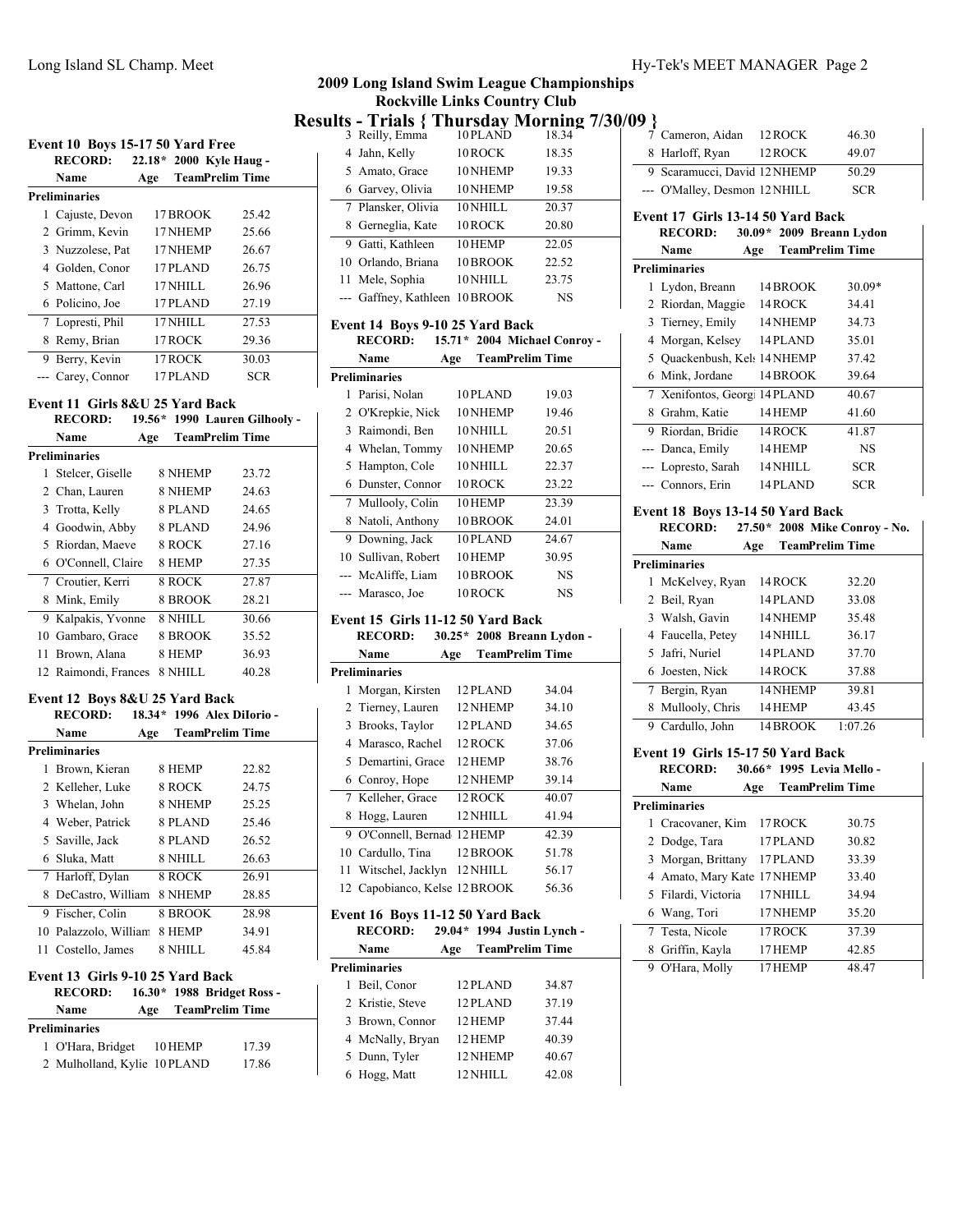# **2009 Long Island Swim League Championships Rockville Links Country Club**

# **Results - Trials { Thursday Morning 7/30/09 }**

| Event 20 Boys 15-17 50 Yard Back |                                                      |          |                |                           |   |
|----------------------------------|------------------------------------------------------|----------|----------------|---------------------------|---|
|                                  | <b>RECORD:</b>                                       | $26.10*$ |                | 1998 Justin Lynch -       |   |
|                                  | Name                                                 | Age      |                | <b>TeamPrelim Time</b>    |   |
|                                  | <b>Preliminaries</b>                                 |          |                |                           |   |
|                                  | 1 Conroy, Mike                                       |          | 17 NHEMP       | 27.32                     |   |
|                                  | 2 Crimmins, RJ                                       |          | 17 PLAND       | 28.53                     |   |
|                                  | 3 Manganelli, Chris 17 NHEMP                         |          |                | 29.85                     |   |
|                                  | 4 Brooks, Andrew                                     |          | 17 PLAND       | 30.26                     |   |
|                                  | 5 Cajuste, Devon                                     |          | 17 BROOK       | 35.28                     | F |
|                                  | 6 Remy, Kevin                                        |          | 17 ROCK        | 36.09                     |   |
| 7                                | Berry, Kevin                                         |          | 17 ROCK        | 38.92                     |   |
|                                  | Event 21 Girls 8&U 25 Yard Breast                    |          |                |                           | P |
|                                  | <b>RECORD:</b>                                       | $17.97*$ |                | 1989 Jessica Foschi - No. |   |
|                                  | Name                                                 | Age      |                | <b>TeamPrelim Time</b>    |   |
|                                  | <b>Preliminaries</b>                                 |          |                |                           |   |
| 1                                | Tierney, Arden                                       |          | 8 NHEMP        | 22.61                     |   |
|                                  | 2 Stelcer, Daniella                                  |          | 8 NHEMP        | 24.73                     |   |
|                                  | 3 Quilty, Sarah                                      |          | 8 ROCK         | 25.47                     |   |
|                                  | 4 Morris, Hailey                                     |          | 8 PLAND        | 25.66                     |   |
|                                  | 5 Costello, Katie                                    |          | 8 NHILL        | 25.74                     |   |
|                                  | 6 Sweeney, Rosie                                     |          | 8 HEMP         | 27.53                     |   |
| $\tau$                           | Morvillo, Catie                                      |          | 8 ROCK         | 27.63                     |   |
|                                  | 8 Kalpakis, Francis                                  |          | 8 NHILL        | 31.13                     |   |
|                                  | --- Gearty, Morgan                                   |          | 8 PLAND        | DQ                        | F |
|                                  | --- Gambaro, Grace                                   |          | 8 BROOK        | DQ                        |   |
|                                  | --- Abraham, Deanna                                  |          | 8 BROOK        | DQ                        |   |
|                                  | --- Walsh, Maddy                                     |          | 8 HEMP         | NS                        | P |
|                                  |                                                      |          |                |                           |   |
|                                  | Event 22 Boys 8&U 25 Yard Breast                     |          |                |                           |   |
|                                  | <b>RECORD:</b>                                       | $19.18*$ |                | 1991 Billy Denisco - No.  |   |
|                                  | Name                                                 | Age      |                | <b>TeamPrelim Time</b>    |   |
|                                  | <b>Preliminaries</b>                                 |          |                |                           |   |
| 1                                | Lynch, Quinn                                         |          | 8 HEMP         | 24.57                     |   |
|                                  | 2 Mulholland, Derek 8 PLAND                          |          |                | 24.65                     |   |
|                                  | 3 DeCastro, Rob                                      |          | 8 NHEMP        | 26.25                     |   |
|                                  | 4 Meindl, Bobby                                      |          | 8 HEMP         | 27.50                     |   |
|                                  | 5 Fischer, Colin                                     |          | 8 BROOK        | 28.15                     |   |
|                                  | 6 Feiner, Patrick                                    |          | 8 ROCK         | 28.58                     |   |
| 7                                | Melchore, Anthony                                    |          | 8 NHILL        | 29.40                     | ŀ |
|                                  | 8 Fitzgerald, Logan                                  |          | 8 ROCK         | 30.14                     |   |
|                                  | - Costello, James                                    |          | <b>8 NHILL</b> | DQ                        |   |
|                                  | --- Kuester, Colin                                   |          | 8 NHEMP        | DQ                        | P |
|                                  | --- Kelly, Richard                                   |          | 8 PLAND        | DQ                        |   |
|                                  | --- Fischer, Dylan                                   |          | 8 BROOK        | DQ                        |   |
|                                  |                                                      |          |                |                           |   |
|                                  | Event 23 Girls 9-10 25 Yard Breast<br><b>RECORD:</b> | $16.95*$ |                | 1990 Jessica Foschi - No. |   |
|                                  |                                                      |          |                | <b>TeamPrelim Time</b>    |   |
|                                  | Name                                                 | Age      |                |                           |   |

**Preliminaries**

1 Mulholland, Kylie 10 PLAND 17.09 2 Smith, Megan 10 PLAND 20.69 3 Feiner, Grace 10ROCK 21.59 4 DePhillips, Michae 10 NHEMP 21.71

÷,

| 5               | Agoglia, Kara                                       | 10 ROCK                          | 21.91          |
|-----------------|-----------------------------------------------------|----------------------------------|----------------|
|                 | 6 Weppler, Sarah                                    | 10 NHEMP                         | 22.12          |
| $7\phantom{.0}$ | Cervoni, Maria                                      | 10 NHILL                         | 22.34          |
|                 | 8 Cudahy, Caroline                                  | 10 HEMP                          | 23.19          |
|                 | 9 O'Connell, Kathlee 10 HEMP                        |                                  | 23.48          |
|                 | 10 Geottleman, Nora                                 | 10 BROOK                         | 25.63          |
|                 | 11 Durso, Christa                                   | 10 NHILL                         | 27.23          |
|                 | --- Zucker, Allie                                   | 10 BROOK                         | DQ             |
|                 |                                                     |                                  |                |
|                 | Event 24 Boys 9-10 25 Yard Breast<br><b>RECORD:</b> | 17.11* 1993 Billy Denisco - No.  |                |
|                 | Name                                                | Age TeamPrelim Time              |                |
|                 | <b>Preliminaries</b>                                |                                  |                |
|                 | 1 Grahm, Joseph                                     | 10 HEMP                          | 20.03          |
|                 | 2 Mattone, Nick                                     | 10 NHILL                         | 23.10          |
|                 | 3 Sluka, Andrew                                     | 10 NHILL                         | 23.71          |
|                 | 4 Sullivan, Robert                                  | 10 HEMP                          | 23.79          |
|                 | 5 Bergin, Timmy                                     | 10 NHEMP                         | 24.07          |
|                 | 6 Healy, Jack                                       | 10 PLAND                         | 25.07          |
|                 | 7 Kleeman, Perry                                    | 10 BROOK                         | 26.05          |
|                 | 8 Fitzsimmons, Jack 10 NHEMP                        |                                  | 27.26          |
|                 | --- Cornell, Billy                                  | 10 PLAND                         | <b>DQ</b>      |
|                 | --- Testa, James                                    | 10 ROCK                          | DQ             |
|                 | --- Dunster, Connor                                 | 10 ROCK                          | <b>DQ</b>      |
|                 |                                                     |                                  |                |
|                 | Event 25 Girls 11-12 50 Yard Breast                 |                                  |                |
|                 | <b>RECORD:</b>                                      | 34.25* 1992 Jessica Foschi - No. |                |
|                 | Name                                                | Age TeamPrelim Time              |                |
|                 | <b>Preliminaries</b>                                |                                  |                |
| 1               | Brooks, Taylor                                      | 12 PLAND                         | 37.38          |
|                 | 2 Lopez, Amanda<br>3 Barcia, Madeline               | 12 NHEMP<br>12 PLAND             | 39.13          |
|                 | 4 Dunn, Caitlin                                     |                                  | 41.81          |
| 5               | Aicher, Jillian                                     | 12 ROCK<br>12 ROCK               | 42.74<br>43.64 |
|                 |                                                     |                                  |                |
| 6               |                                                     |                                  |                |
|                 |                                                     | Duggan, Adrianna 12 NHEMP        | 44.63          |
|                 | 7 O'Connell, Bernad 12 HEMP                         |                                  | 47.93          |
|                 | 8 Cornetta, Tomasin: 12 BROOK                       |                                  | 49.99          |
|                 | 9 Kleeman, Emma                                     | 12 BROOK                         | 50.39          |
| $---$           | McDonald, Hayley 12 HEMP                            |                                  | <b>DQ</b>      |
|                 | Event 26 Boys 11-12 50 Yard Breast                  |                                  |                |
|                 | <b>RECORD:</b>                                      | 34.11* 2006 Michael Conroy -     |                |
|                 | Name<br>Age                                         | <b>TeamPrelim Time</b>           |                |
|                 | Preliminaries                                       |                                  |                |
| 1               | Brown, Ryan                                         | 12 HEMP                          | 36.20          |
| 2               | Mattone, Mike                                       | 12 NHILL                         | 40.90          |
|                 | 3 Kane, Matt                                        | 12 NHEMP                         | 44.12          |
|                 | 4 Pollicino, Patrick                                | 12 PLAND                         | 44.25          |
| 5               | Harloff, Ryan                                       | 12 ROCK                          | 48.06          |
| 6               | Donnell, Steve                                      | 12 NHEMP                         | 50.87          |
| 7               | Restivo, Louis                                      | 12 NHILL                         | 53.84          |
| ---             | Anthony, Billy                                      | 12 HEMP                          | DO             |
| ---             | Kristie, Steve<br>Trencheny, Andrey 12 ROCK         | 12 PLAND                         | DQ<br>DQ       |

|                | Event 27 Girls 13-14 50 Yard Breast                              |     |          |                              |
|----------------|------------------------------------------------------------------|-----|----------|------------------------------|
|                | $33.83*$<br><b>RECORD:</b>                                       |     |          | 1992 Keira Ford - No.        |
|                | Name                                                             | Age |          | <b>TeamPrelim Time</b>       |
|                | <b>Preliminaries</b>                                             |     |          |                              |
| 1              | Lydon, Breann                                                    |     | 14 BROOK | 34.62                        |
|                | 2 Reilly, Courtney                                               |     | 14 PLAND | 36.01                        |
|                | 3 Paterek, Juliet                                                |     | 14 PLAND | 36.56                        |
|                | 4 Holloran, Caitlin                                              |     | 14 HEMP  | 37.67                        |
|                | 5 Johnson, Christina 14 NHEMP                                    |     |          | 38.37                        |
|                | 6 Pegno, Margaret                                                |     | 14 NHEMP | 40.41                        |
| 7              | Russo, Taylor                                                    |     | 14 BROOK | 40.81                        |
|                | 8 Restivo, Gabby                                                 |     | 14 NHILL | 42.11                        |
|                | 9 Griffin, Erin                                                  |     | 14 HEMP  | 42.35                        |
|                | 10 Feiner, Taryn                                                 |     | 14 ROCK  | 44.67                        |
| 11             | Spivey, Jillian                                                  |     | 14 ROCK  | 45.31                        |
|                | 12 Reali, Tatiana                                                |     | 14 NHILL | 47.12                        |
|                | --- Lucas, Paige                                                 |     | 14 ROCK  | <b>SCR</b>                   |
|                |                                                                  |     |          |                              |
|                | Event 28 Boys 13-14 50 Yard Breast<br><b>RECORD:</b><br>$30.43*$ |     |          | 1990 Greg Mone -             |
|                | Name                                                             | Age |          | <b>TeamPrelim Time</b>       |
|                | <b>Preliminaries</b>                                             |     |          |                              |
|                |                                                                  |     | 14 PLAND | 35.87                        |
|                | 1 Beil, Ryan                                                     |     |          |                              |
|                | 2 Tranchina, Stepher 14 NHEMP                                    |     |          | 36.78                        |
| 3              | Jafri, Nuriel                                                    |     | 14 PLAND | 36.83                        |
|                | 4 McKelvey, Ryan                                                 |     | 14 ROCK  | 37.95                        |
|                | 5 Chamoun, Alex                                                  |     | 14 NHILL | 40.06                        |
|                | 6 O'Krepkie, Jack                                                |     | 14 NHEMP | 41.75                        |
| 7              | Blanz, Mac                                                       |     | 14 BROOK | 42.26                        |
|                | 8 Igoe, James                                                    |     | 14 NHILL | 42.61                        |
|                | 9 Aicher, Aidan                                                  |     | 14 ROCK  | 45.26                        |
|                | 10 Palazollo, Thomas 14 HEMP                                     |     |          | 47.81                        |
|                | --- Yuen, Matt                                                   |     | 14 HEMP  | DO                           |
|                | --- Walsh, Connor                                                |     | 14 BROOK | NS                           |
|                | Event 29 Girls 15-17 50 Yard Breast                              |     |          |                              |
|                | <b>RECORD:</b>                                                   |     |          | 33.72* 1995 Keira Ford - No. |
|                | Name                                                             | Age |          | <b>TeamPrelim Time</b>       |
|                | <b>Preliminaries</b>                                             |     |          |                              |
| 1              | Madalena, Kathryr 17 ROCK                                        |     |          | 34.72                        |
| 2              | Dodge, Tara                                                      |     | 17 PLAND | 35.83                        |
| 3              | Filardi, Victoria                                                |     | 17 NHILL | 37.51                        |
| 4              | Roberts, Caitlin                                                 |     | 17 PLAND | 38.33                        |
| 5              | Weppler, Catherin 17 NHEMP                                       |     |          | 39.31                        |
| 6              | Wang, Tori                                                       |     | 17 NHEMP | 39.35                        |
| $\overline{7}$ | Passarelli, Emily                                                |     | 17 ROCK  | 39.69                        |
| 8              | Mattone, Irene                                                   |     | 17 NHILL | 40.81                        |
| 9              | Mollitor, Tayler                                                 |     | 17 HEMP  | 41.75                        |

10 43.45 Lydon, Caroline 17BROOK --- O'Hara, Molly 17 HEMP DQ --- Russo, Nicole 17 BROOK NS